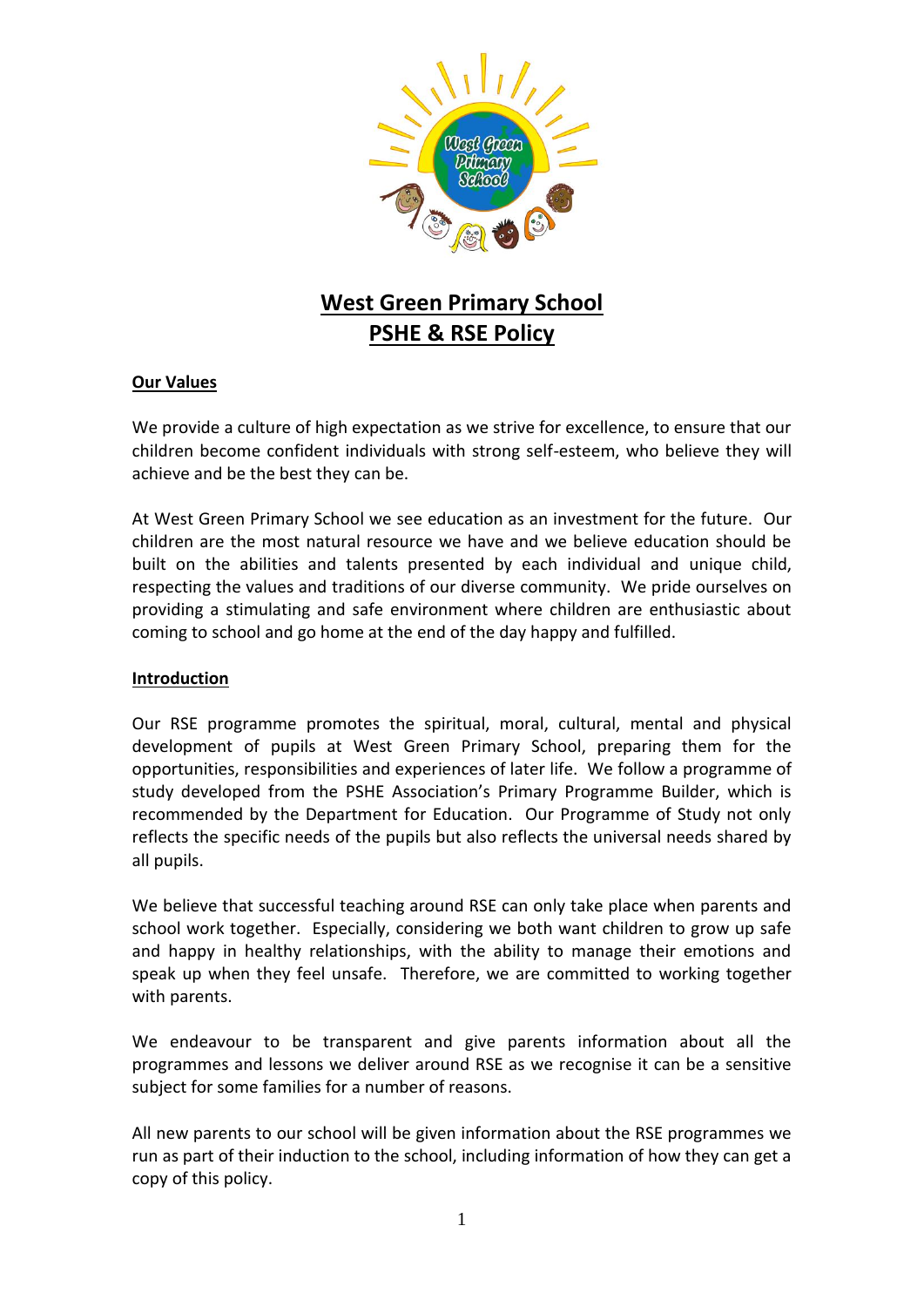We recognise the importance of parents knowing about the content of the lessons so they can carry on the conversations at home and have an opportunity to talk to their children about their own families, beliefs and values.

RSE is about the emotional, social and cultural development of pupils and involves learning about relationships, sexual health, sexuality, healthy lifestyles, diversity and personal identity. RSE involves a combination of sharing information and exploring issues and values.

As a maintained primary school, from 2020, we must provide relationship education to all pupils as per Section 34 of the Children and Social work act 2017. As we already deliver a comprehensive PSHE program; we have reviewed and adjusted it to meet the Department of Education (DfE) expectations and are due to deliver it from Spring 2021.

Whether sex education is delivered as part of this is a decision for the school governors and leaders in consultation with the wider school community. In accordance with this agreement, relationship, sex and health education will be taught as part of our PSHE curriculum. Some elements of this are also covered as part of the science curriculum, such as human life cycles. As part of their PSHE education, pupils in Years 6 will receive stand-alone sex education lessons, delivered by their class teacher. Consent will be sought, and we will share an overview of the lessons being taught to Year 6 parents.

Under the new guidance for Relationship Education, Relationship & Sex education and Health Education (DfE 2018), parents do not have the right to withdraw their child from relationship education; however, they do have the right to withdraw their children from the sex education within PSHE. **There is no right to withdraw from the national curriculum, including the human reproduction elements covered in the science curriculum.**

# **Intent**

Our school's overarching intent for our pupils is to provide a Personal, Social, Health and Economic (PSHE) and Relationship and Sex (RSE) education programme of study which ensures all pupils are provided with:

- Accurate, balanced and relevant knowledge.
- Opportunities to turn that knowledge into personal understanding.
- Opportunities to explore, clarify and if necessary challenge, their own and others' values, attitudes, beliefs, rights and responsibilities.
- The skills, language and strategies they need in order to live healthy, safe, fulfilling responsible and balanced lives.
- Opportunities to develop positive personal attributes such as resilience, self-confidence, self-esteem and empathy.
- Accurate, balanced and relevant knowledge to enable them to appreciate what it means to be a positive, tolerant member of a diverse multicultural society.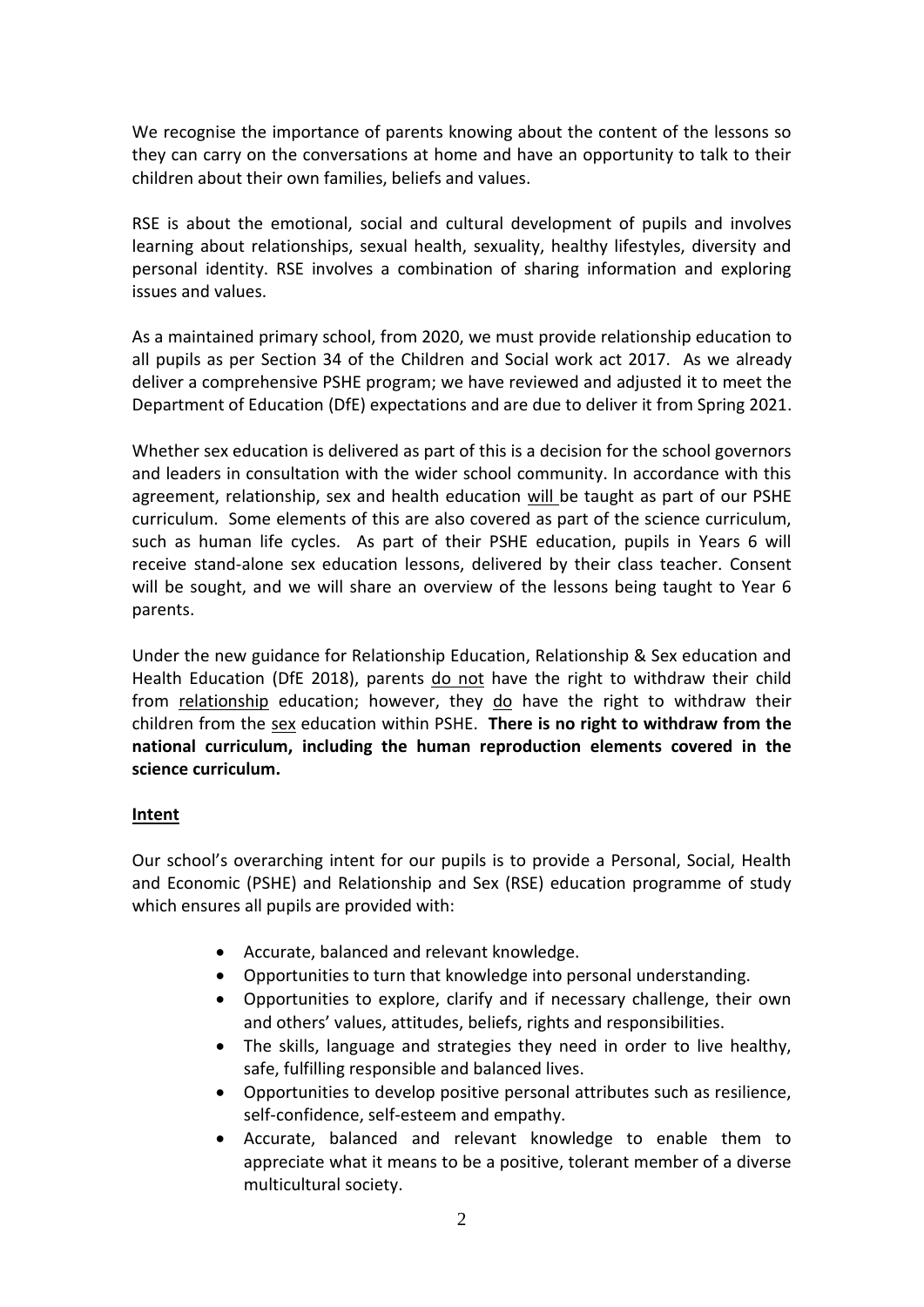# **Implementation**

The scheme of work has three core themes, the same for each key stage. Each core theme is divided up into three topic areas:

#### *Core Theme 1: Relationships*

Topic areas:

- Families and friendships
- Safe relationships
- Respecting ourselves and others

#### *Core Theme 2: Living in the Wider World*

Topic areas:

- Belonging to a community
- Media literacy and resilience
- Money and work

#### *Core Theme 3: Health and Wellbeing*

Topic areas:

- Physical health and Mental wellbeing
- Growing and changing
- Keeping safe

We feel that PSHE & RSE education should reflect the universal needs shared by all pupils as well as the specific needs of the pupils at our school.

#### **Questions**

We are aware that children are likely to have many questions that may occur at any time. Children tend to ask whatever is on their mind. We see this as a positive point and a sign that we have created a safe environment where children feel empowered to feed their natural curiosity and learn about themselves, their bodies and the world around them. However, we acknowledge that some parents may feel uncomfortable about how particular questions may be dealt with in class.

We believe children are better off receiving honest, open answers from safe adults in their lives, rather than it being left to the internet or older children. It is essential that we help children to recognise they are able to ask questions without judgement.

Staff have received training as to how to deal with children's questions age appropriately. This will be done consistently across the school as follows: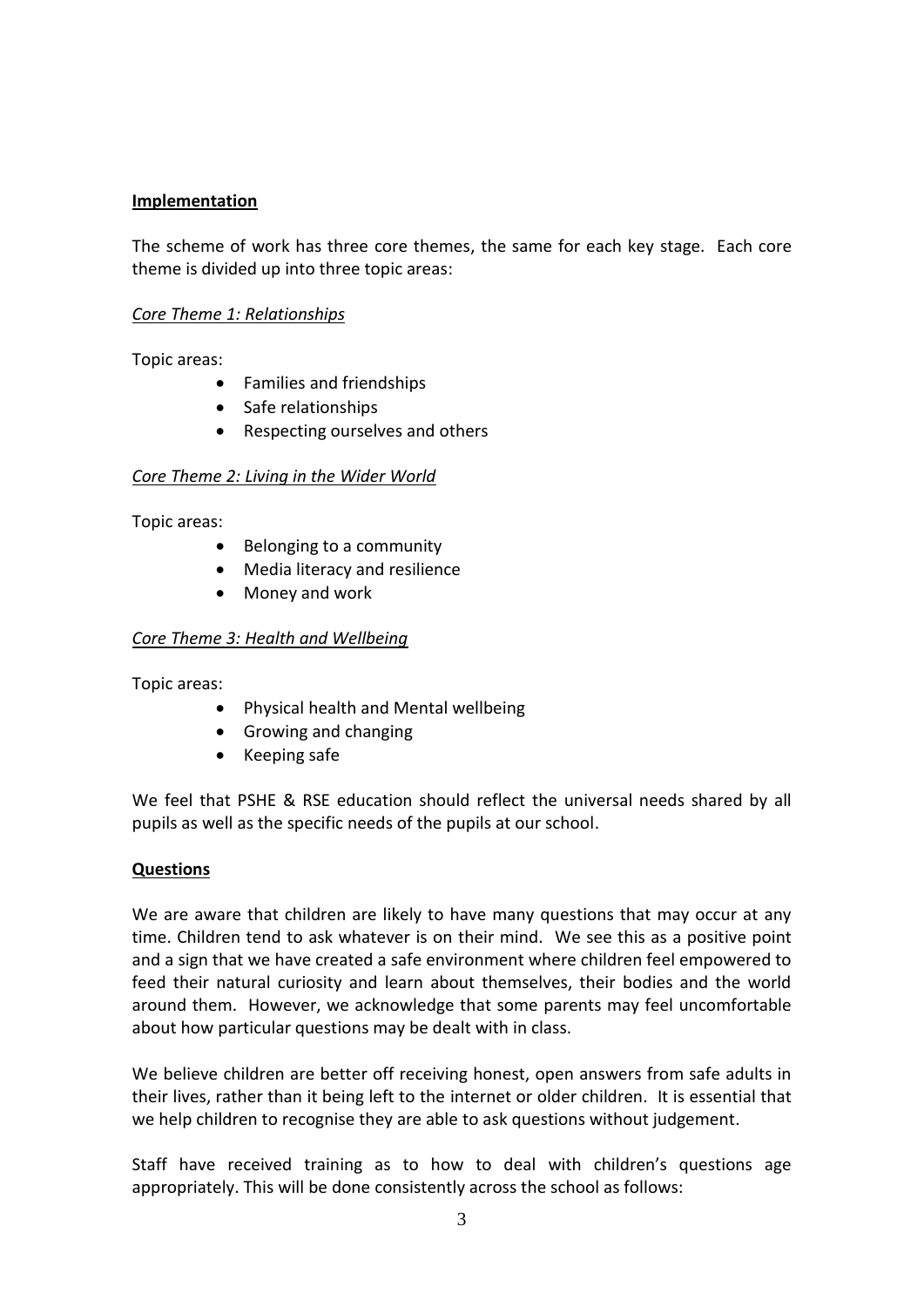- Children will be praised for asking questions. We wish to encourage children to seek answers from safe adults.
- If a question is relevant to the whole class, we will answer it to the whole group.
- However, as with any other subject, there may occasionally, be the need to differentiate depending on children's knowledge and experience. Some children may need additional information or support compared to others.
- If a child asks a question that is not necessarily suitable for the entire class, we will respond, by saying something like: "That is fantastic question. I will come and talk to you and answer your question in a minute when everyone else is working."
- If the member of staff doesn't have an answer or doesn't know, they will say so. There is no shame in not knowing the answer but the member of staff should make an effort to help the child to find the answer later.
- If the member of staff is not sure how best to answer a particularly tricky question, our suggested response is something like: "That is a brilliant question, I would like to give you an equally brilliant answer, so let me have a think about it and once I know the best way to explain it clearly I will come back to you"
- This will allow teaching staff time to think, seek help, advice or support from colleagues, or to speak to senior management.

# **EYFS**

In the Early Years Foundation Stage, PSHE and RSE are taught as an integral part of the topic work covered during the year. We relate the PSHE and RSE aspects of the children's work to the areas of learning set out in the Early Years Foundation Stage guidance to develop a child's personal, emotional and social development. This is also supported through other areas of learning such as Knowledge and Understanding and Communication, Language and Literacy.

# **Organisation/provision**

We teach PSHE & RSE in a variety of ways. We have dedicated curriculum time/lessons, where the lessons are delivered by the children's class teachers.

PSHE is also covered through other areas of the school's curriculum; e.g. Religious Education, and a variety whole-school activities and events.

We also ensure that we incorporate and respect all social, moral, spiritual and cultural issues, encouraging our children to think about their place within Britain as citizens. We include the five British Values (democracy, rule of law, individual liberty, mutual respect and tolerance of different faiths/beliefs) within all of our teachings to establish an effective and safe school environment.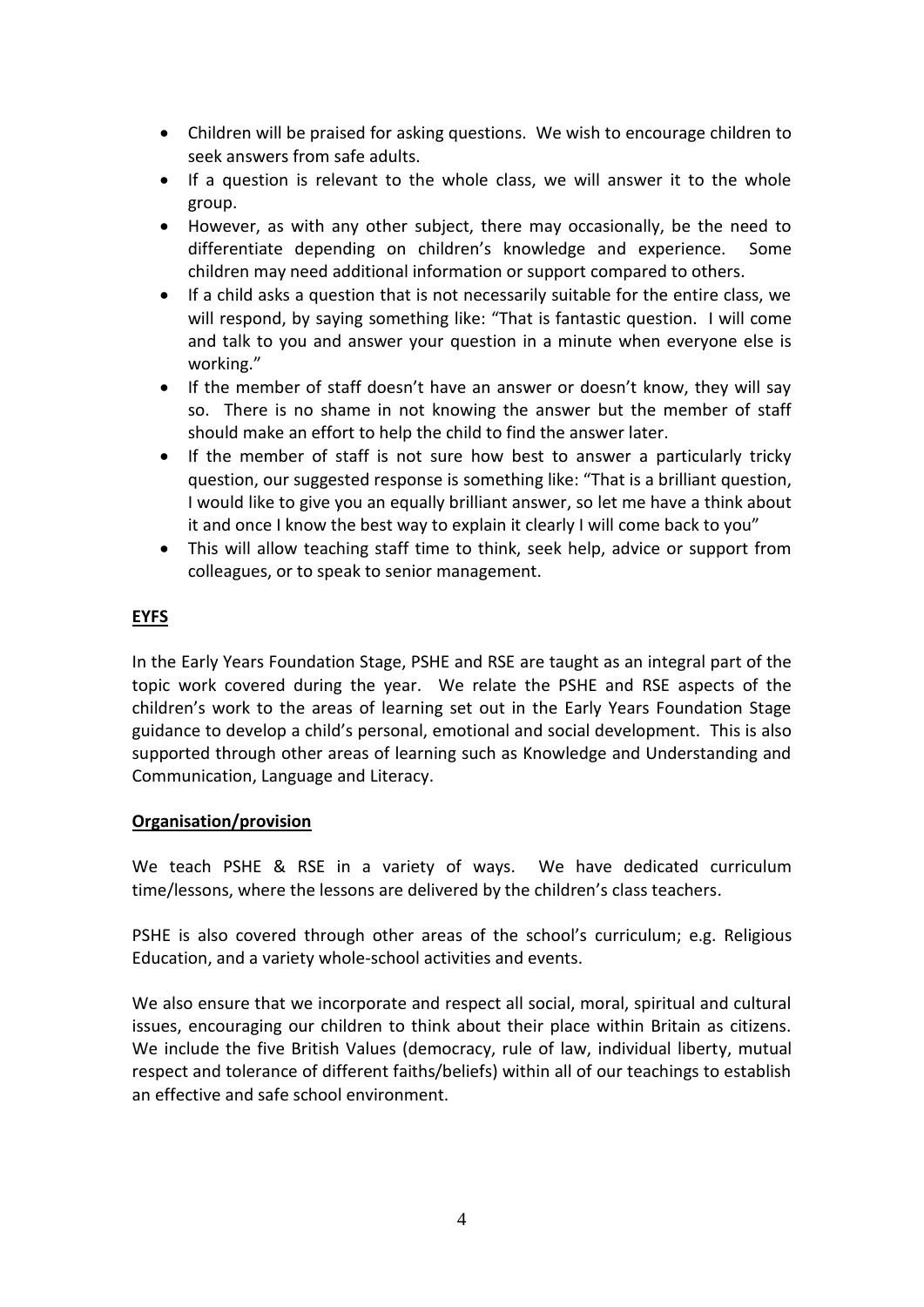# **Teaching PSHE to children with Special Educational Needs**

All pupils, regardless of their needs must be part of PSHE & RSE lessons, as it is an important part of developing healthy relationships with their peers. We will respect pupils' unique starting points by providing learning opportunities that are matched to the individual needs of all children, including those who are gifted and talented or have learning difficulties. When teaching PSHE and RSE we consider the targets set for the children in their Education Health and Care Plan (EHCP), some of which may be directly related to PSHE targets.

For gifted and talented pupils, we will provide additional opportunities to take responsibility, develop leadership skills, think creatively and use their talents for the good of the class or the wider community.

### **Equality and Diversity**

At West Green Primary School, PSHE and RSE education is accessible to every pupil. Teaching will take into account the ability, age, readiness, religious and cultural backgrounds of our young people and those with English as a second language to ensure that all can fully access our PSHE education provision, in accordance with the Equality Act 2010.

#### **PSHE/RSE and Computing**

Learning in PSHE will compliment learning in Computing, where the children will develop a sense of global citizenship by safe use of the internet. There is an e-safety policy for all pupils, which aims to develop a set of safe and discriminating behaviours for pupils to adopt when using the internet and other technologies. Through discussion of safety and other issues related to electronic communication, the children develop their own view about the use and misuse of ICT, and they also gain an insight into the interdependence of ICT users around the world.

#### **Assessment and recording**

We will assess the pupils; learning through valuing and recognising what pupils have done or completed successfully, thereby raising their self-esteem.

In PSHE there are two broad areas for assessment:

- Children's knowledge and understanding; for example, information on health, understanding of rules, understanding of health and safety procedures, and the meaning of ideas including democracy.
- How well children can use their knowledge and understanding in developing skills and attitudes; for example, through participating in discussions, group tasks and activities, managing conflict, making decisions and promoting positive relationships.